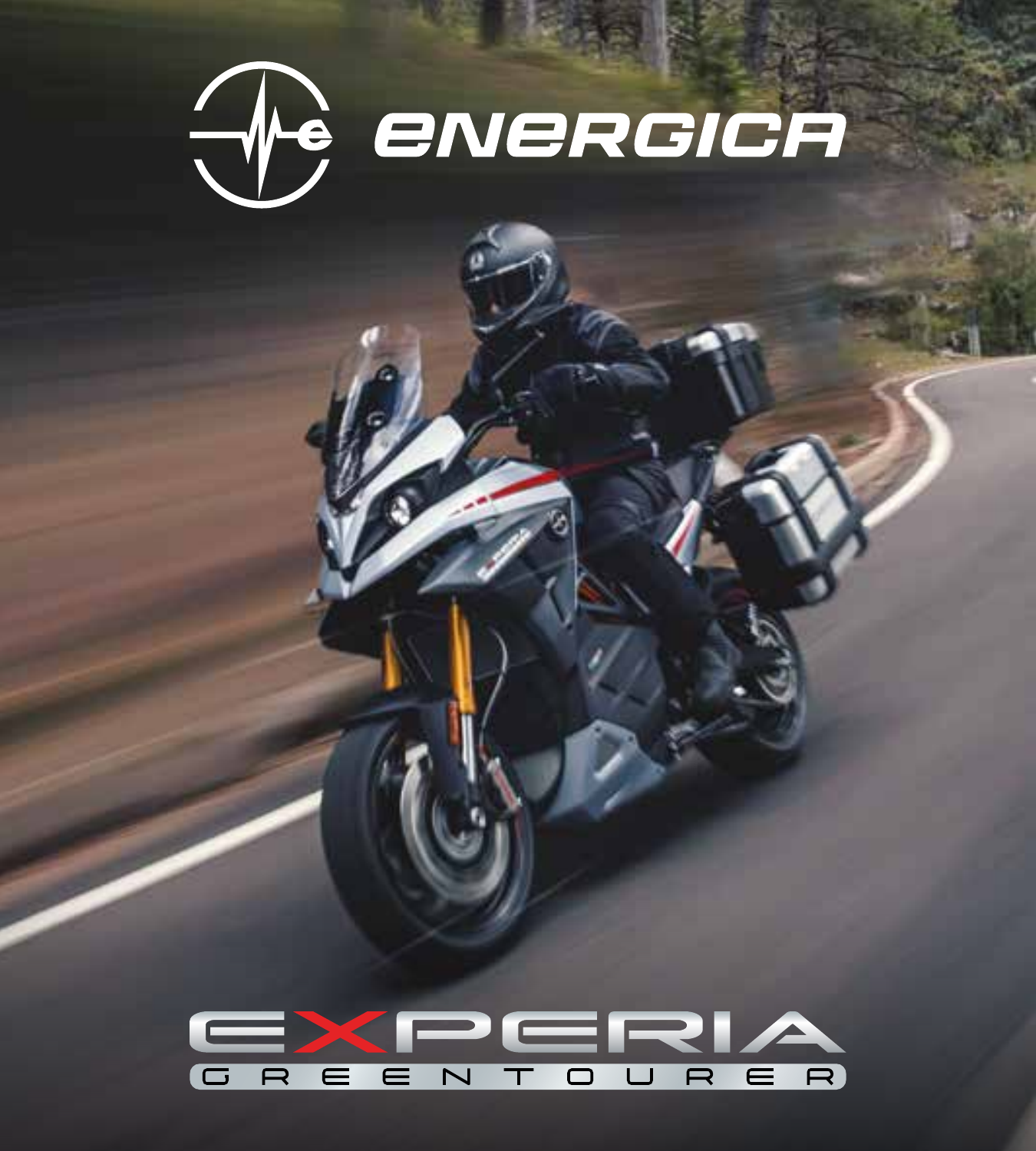## **HOTSPOT**

Heated handgrips

Cast aluminum wheels with red details

> Bar ends & Ergal bolts kit Black

> > Side bags

Top case

## **BUILT FOR COMFORT**

Optimized for long-range, two-up comfort with an aerodynamic sport-touring fairing, adjustable windscreens and ample hard luggage capacity, Experia fully delivers on what mileage-eaters demand, yet is the nimblest and most maneuverable machine we've ever made.

## **NEW HIGH-TECH PLATFORM**

The Experia motor and battery are both brand new. Battery capacity has increased, yet has a lower weight, plus a centralized, lower center of gravity allows for better low-speed rideability.





420 KM OF RANGE



100% MADE IN ITALY

**POWER KW/HP** Continuous: 60kW/80Hp at 7000 rpm Peak: 75kW/102Hp at 7500 rpm

**ACCELERATION** 0-100 km/h (0-60 mph) — 3.5 sec

**TOP SPEED** Limited 180 km/h (112 mph)

**RANGE** Up to 420 km (261 miles)

**DISCOVER MORE**